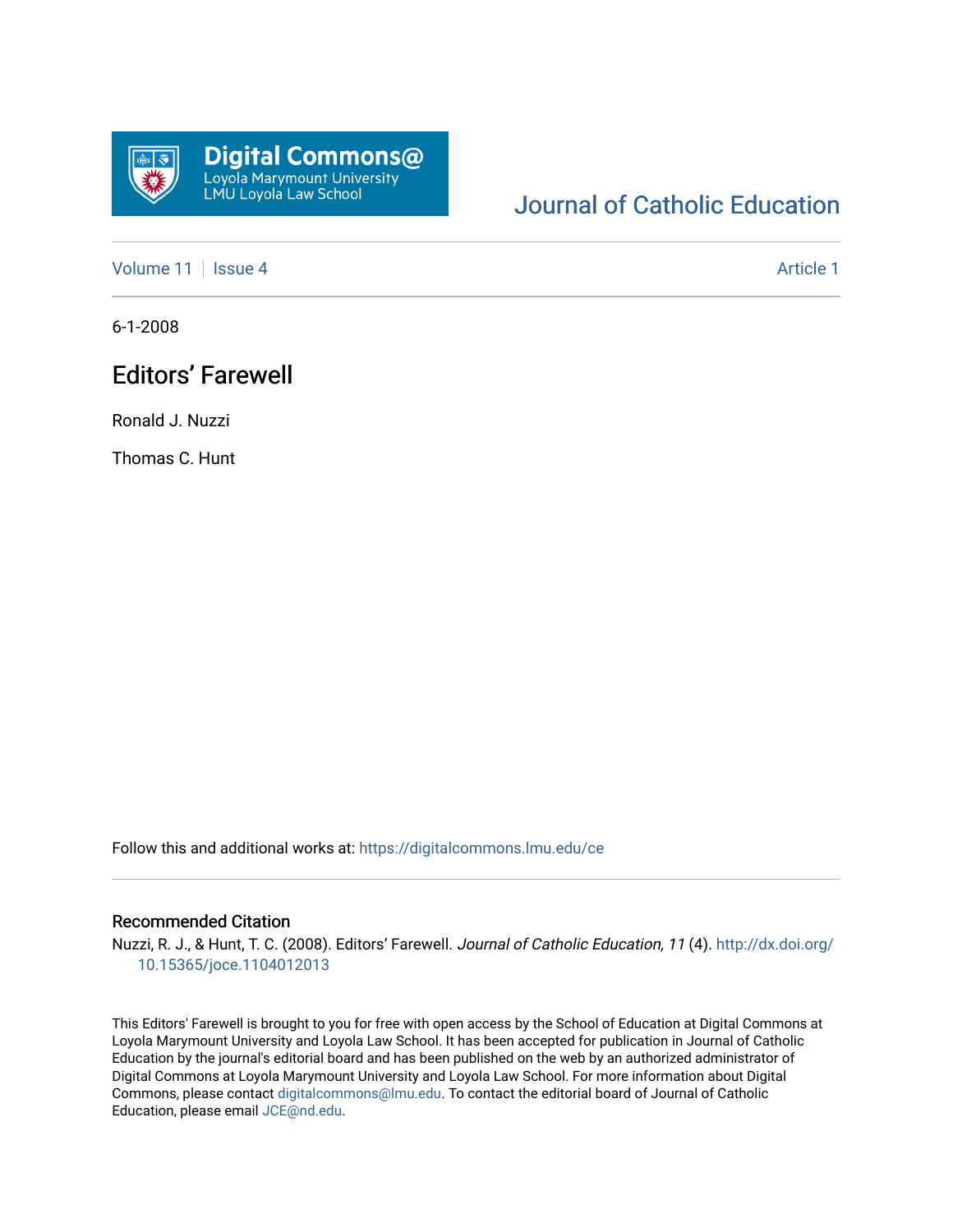## **EDITORS' FAREWELL**

*Catholic Education: A Journal of Inquiry and Practice* (hereafter *Journal*) was introduced into the educational world by co-editors William F. Losito and Joseph F. Rogus in September 1997. Much has happened involving it since that time and much transpired before its arrival on the Catholic educational scene.

### **FOUNDING OF THE JOURNAL**

The consensus in Catholic educational circles is that the termination of both the *Catholic Educational Review*, published under the auspices of The Catholic University of America and the *Notre Dame Journal of Education*, a University of Notre Dame publication, had resulted in a void—the absence of a refereed journal in the United States that addressed itself to Catholic education at all levels. Responding to the need to fill this void, three individuals spent a weekend meeting in St. Louis in the mid-1990s. It was at this meeting that the initial plans for the *Journal* were made. To those three persons, Michael J. Garanzini, S.J., of Saint Louis University (now the President of Loyola University in Chicago), James L. Heft, S.M., then Provost of the University of Dayton, and Mary Peter Traviss, O.P., at the time Director of the Institute for Catholic Educational Leadership (ICEL) at the University of San Francisco, goes a major share of the credit for the existence of the *Journal*. They hammered out the basic policies that would lead to the *Journal's* creation and its governance in the early years.

#### **YEARS AT THE UNIVERSITY OF DAYTON**

During the 1996-97 school year an editor, William F. Losito, was appointed, as was an assistant editor, Julie K. Biddle. Both from the University of Dayton, together they did the "spadework" that got the *Journal* off the ground. An advisory board was appointed and a board of reviewers was selected. Peter Li Education Group of Dayton was chosen to produce the *Journal*. During the year Joseph F. Rogus, like Losito a member of the faculty of the School of Education at Dayton, was named co-editor. Rogus was an especially spirited soul, and had a great love for the Church and her schools, which he gladly placed at the service of the *Journal*. Joseph M. O'Keefe, S.J., became editor of the review of research section, and Mary Peter Traviss consented to serve as book review editor.

Heft, along with Garanzini and Traviss, obtained a grant for \$50,000 from the Lilly Foundation as start-up funds to build the needed infrastructure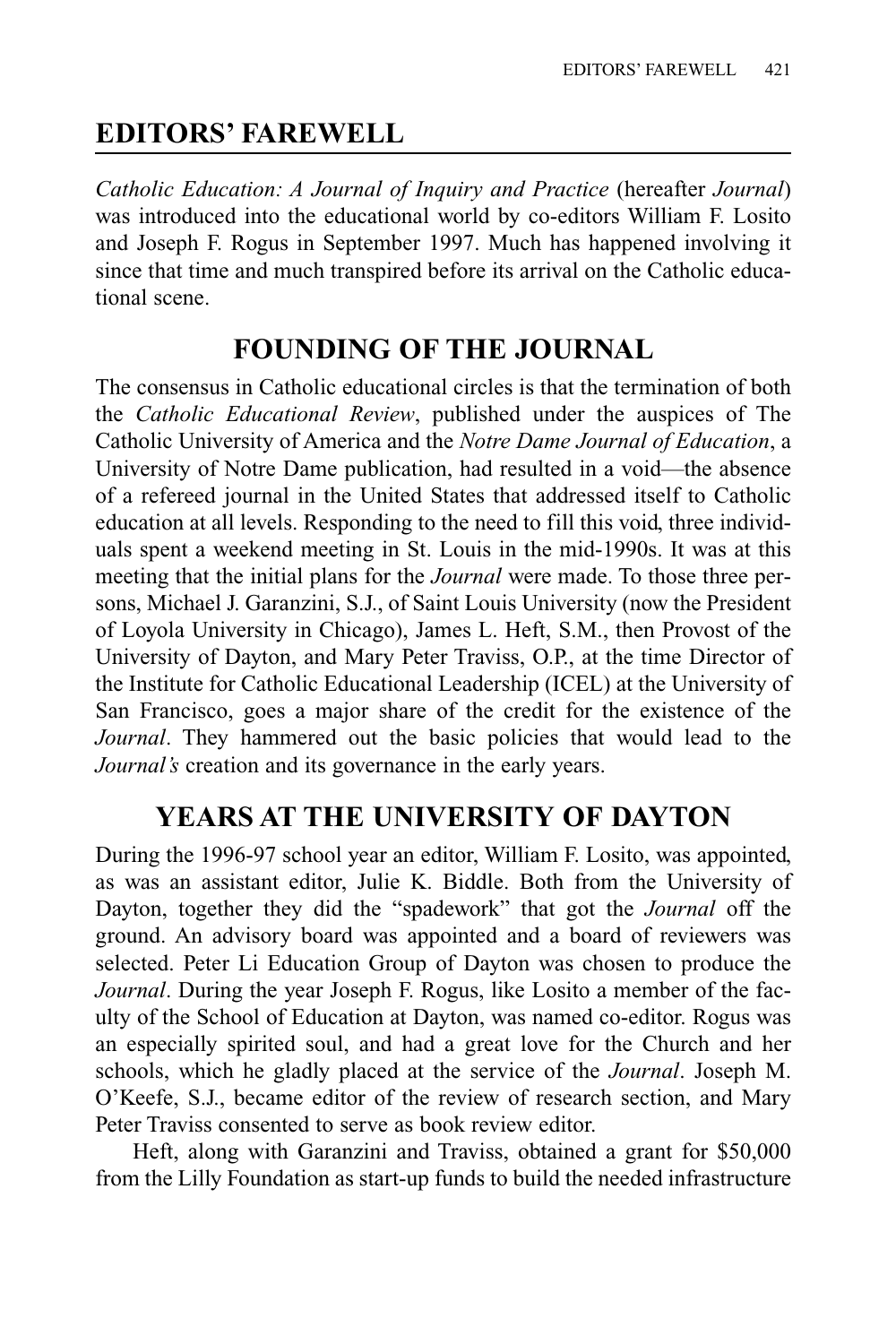for managing and hosting a quarterly publication. Subscriptions were solicited, as were manuscripts, and the *Journal* came into being.

Fordham University joined the Universities of Dayton, Saint Louis, and San Francisco as the founding institutions of the *Journal*. James Heft represented Dayton, while Gerald Cattaro did the same for Fordham, Michael Garanzini for Saint Louis, and Mary Peter Traviss for San Francisco. Ms. Colleen Wildenhaus was appointed managing editor, a post she held with distinction until 2003. It is almost impossible to exaggerate the importance of Colleen to the survival and success of the *Journal*. She was responsible for overseeing the *Journal's* finances, kept all of the *Journal's* records, including subscriptions and submission of manuscripts, proofread the manuscripts prior to publication, and oversaw the actual production of each issue. Colleen was indispensable in the day-to-day tasks of managing all journalrelated work. Her attention to detail and her natural desire for excellence gave the *Journal* the stability it needed to grow and then excel. To this day, we rely on Colleen as a set of additional eyes to review text before final production, and she always helps us to make the final product just a little bit better. All of us connected with the *Journal* are indebted to her.

Mary Peter Traviss has volunteered to the editorial staff that much is owed to the University of Dayton for shouldering the major costs of the *Journal* in its early years. The other three founding institutions contributed \$2,500 annually: Dayton covered all other expenses that were not assumed by the Lilly grant, expenses that amounted to hundreds of thousands of dollars over the years. Most important, Dayton considered the operation of the *Journal* to be a *bona fide* part of the regular work of its faculty and staff, and included *Journal* responsibilities as a part of contracts and work agreements.

Early on Losito resigned as co-editor and was replaced by Father Ronald Nuzzi, who has remained in that post to this day. In September of 1998, Dr. Rogus passed into eternity and Dr. Thomas Hunt was appointed to serve in his stead. He, like Nuzzi, has continued to serve as co-editor.

In those first years of its existence the *Journal* confronted a number of challenges. At the outset, there was a paucity of manuscripts and efforts to recruit high quality articles were put into place. Perhaps even more serious, after the expiration of the Lilly grant, the *Journal* faced serious financial difficulties. The addition of other Catholic colleges and universities as members of the governing board, each with a representative on that board, began in 1999 with the addition of Seton Hall. That number has grown to 20 today through the combined efforts of member institutions, the editorial staff, and the support of many Jesuit deans. Their contribution of \$2,500 annually, combined with an aggressive recruiting policy for new subscriptions, and the growing reputation of the *Journal* as a first-rate scholarly organ, served to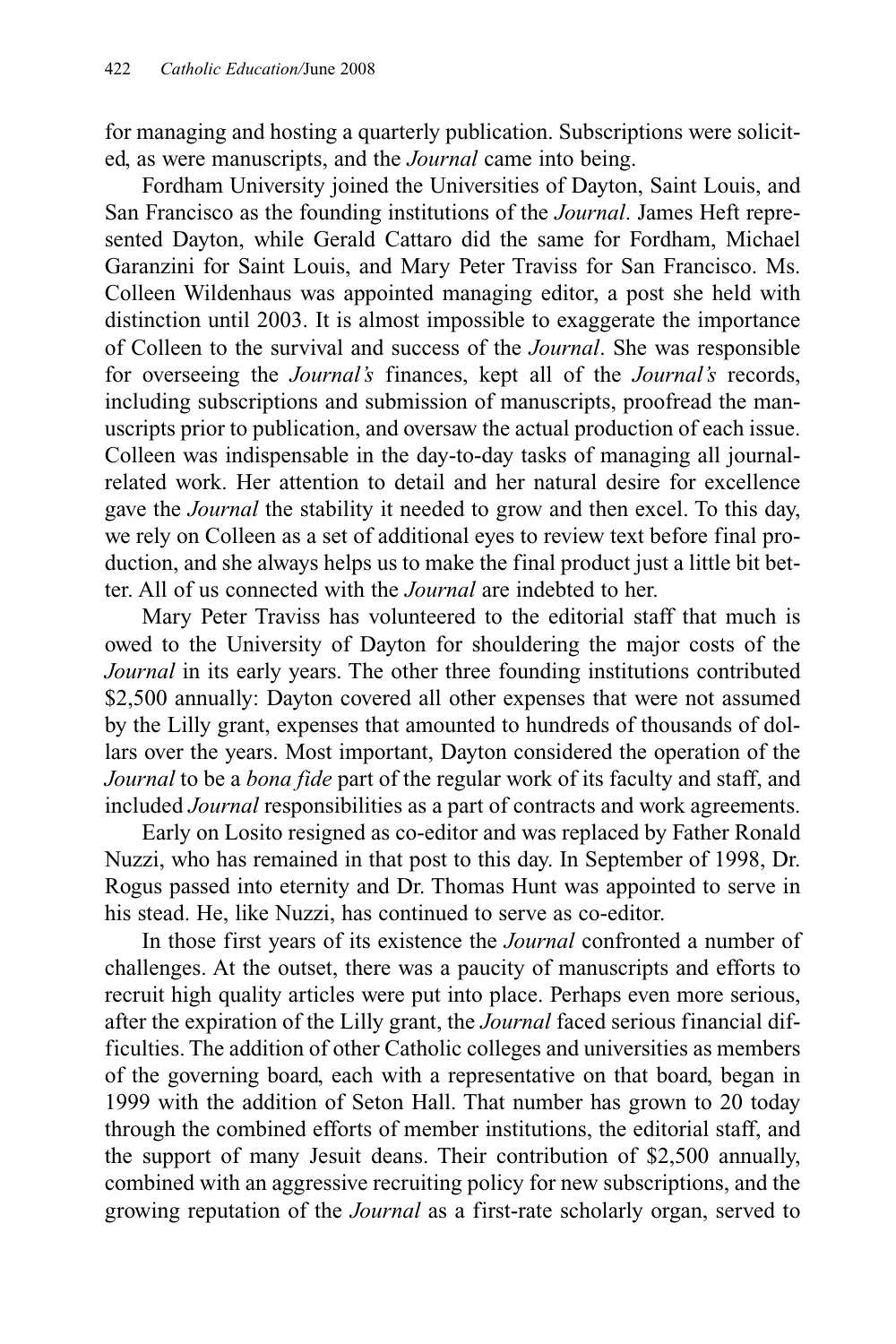enable the *Journal* ultimately to meet that serious challenge to its existence. But not before one final act occurred. In 2002, with no successor as host in sight, Thomas J. Lasley II, Dean of the School of Education and Allied Professions at the University of Dayton consented to host the *Journal* for an extra year. Without his generous action, which constitutes yet another chapter of support by the University of Dayton, one hesitates to think of the fate that would likely have befallen the *Journal*. It most likely would have ceased publication before it left for Notre Dame.

#### **YEARS AT THE UNIVERSITY OF NOTRE DAME**

The University of Notre Dame was pleased and enthusiastic about the possibility of becoming the editorial home for the *Journal*. Although Notre Dame had once closed its Department of Education and along with it, a journal supporting Catholic schooling, the 1990s witnessed Notre Dame's re-engagement with K-12 Catholic schools in new and creative ways. The Alliance for Catholic Education (ACE) was experiencing steady growth in its teacher service program and had begun a partnering effort that resulted in over a dozen universities creating teacher service programs similar to and modeled after ACE. Notre Dame was also preparing to launch an innovative school leadership program to prepare and license administrators for Catholic schools. Thus, by 2002 the time was right to consider housing the only refereed journal in the world dedicated exclusively to Catholic education.

Notre Dame made its formal proposal to the governing board of the *Journal* on October 7, 2002, meeting the operational requirements for housing the editorial office and staff, and committed to a total of \$400,000 over the 5-year period to help keep the *Journal* growing. Other institutional members renewed their financial commitments as well, pledging \$2,500 per year plus a faculty member to serve on the board. The governing board approved Notre Dame's proposal and operations were fully transferred from Dayton to Notre Dame by July 1, 2003.

Notre Dame turned out to be the perfect place for the *Journal* to grow during this second editorial rotation. Although Notre Dame does not currently have a school or department of education, all of its education-related activities are housed in the Institute for Educational Initiatives. The Institute is an umbrella organization, inter-departmental and cross-disciplinary, bringing together scholars and practitioners from a variety of university units and departments. Led by the Reverend Timothy R. Scully, C.S.C., the Institute includes the Alliance for Catholic Education (ACE), the Center for Research on Educational Opportunity (CREO), the Center for Children and Families, and the Education, Schooling, and Society Minor, a series of undergraduate classes focused on educational equity and policy issues. Scully has been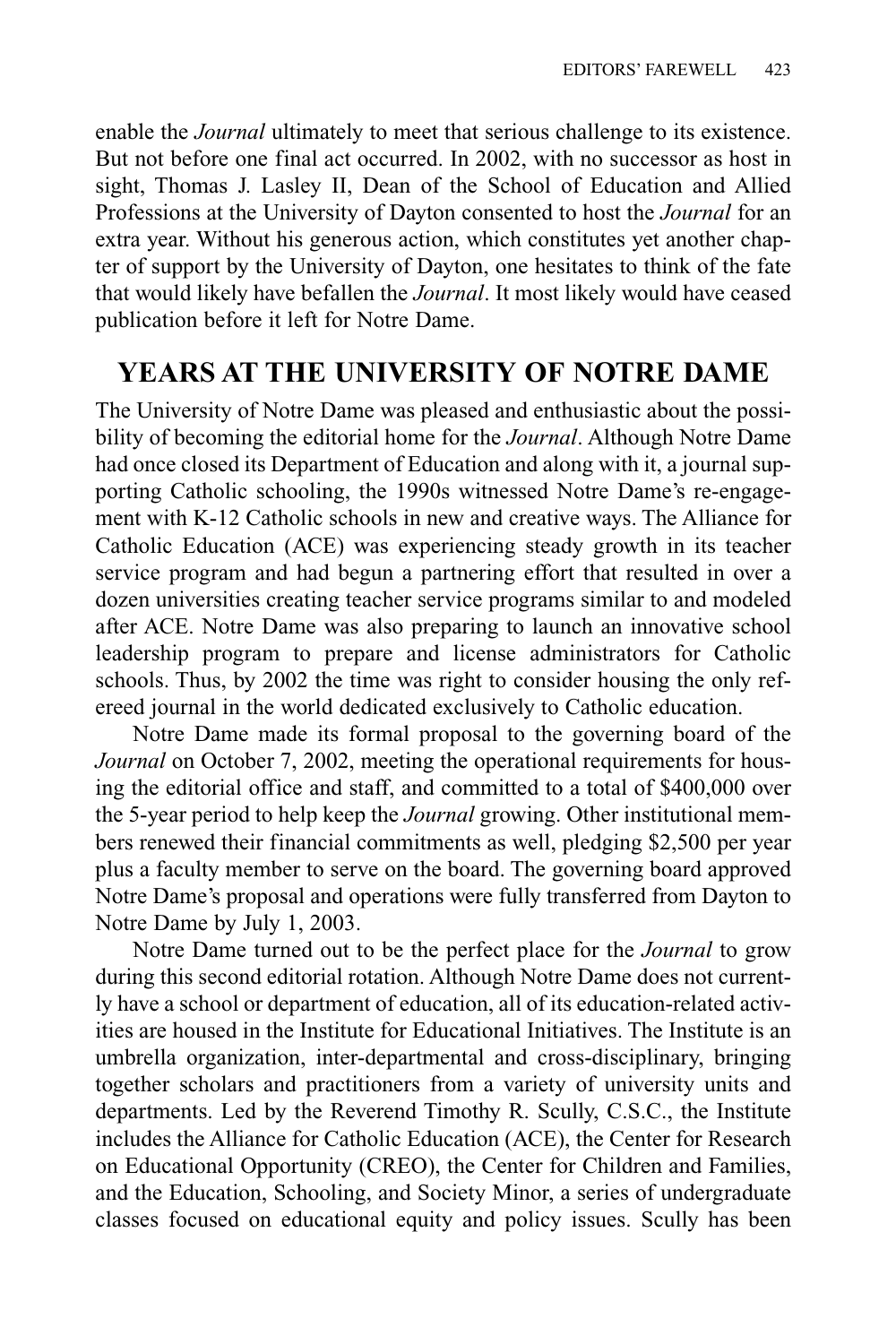instrumental in focusing the efforts of the Institute, having been the original founder of ACE and more recently the chair of the Notre Dame Task Force that produced the study, "*Making God Known, Loved, and Served*," the university's official response to the United States Conference of Catholic Bishops' (USCCB), *Renewing Our Commitment to Catholic Elementary and Secondary Schools in the Third Millennium*. Indeed, without Scully's vision and efforts, and his quick and friendly "yes" to the *Journal*, the *Journal* might have met its end in Dayton.

For the last 5 years, our considerable success, growth, timely production, efficient meetings, new displays, national presence, advertising, marketing, renewals, invoices, author correspondence, and budgeting have been in the capable hands of Julie Wernick Dallavis, our managing editor. Julie is a product of Catholic education herself, and her work ethic, commitment, and grace all show signs of how deeply engaged Julie has been with this important ministry. She has traveled the country to attend conventions, managed sometimes difficult and quirky authors, worked her way through emerging technology problems, built our website, supervised our expansion into electronic markets, and attended to every other detail required in daily operations. Her good cheer and grace were highly prized and much needed, mostly to offset the temperament of the editors. Several years ago she found her life's partner and married. Recently, she and her husband Christian welcomed their first child, Max. Remarkably and to her undying credit, we have never missed a deadline or had a single late issue. Not sickness, not moving, not a wedding, or even maternity leave ever delayed the *Journal* a single day. Julie has always been well-organized, ahead of schedule, responsible and forward-looking, and Catholic education is the better for it. Wisely, Notre Dame is keeping her in its employ as it launches the Alliance for Catholic Education (ACE) Press, a new effort to sustain and strengthen Catholic schools.

#### **TRANSITION TO BOSTON COLLEGE**

The editorial staff wishes our colleagues at Boston College well as they undertake the important work of staffing this journal. We are grateful for the opportunity we have had to serve a national readership and constituency, and for the wonderful vantage point that editing allowed us to enjoy—to help frame the debate, identify significant questions, and to further advance the overall educational mission of the Church. The work has been meaningful and fulfilling, and we are edified by the friendship, support, and trust of our fine colleagues on the governing and advisory boards.

And most especially to you, our loyal readers, we owe a debt of gratitude and heartfelt thanks. Our commitment to Catholic education is unwavering and ever-growing, and we hope that these pages have been a source of guid